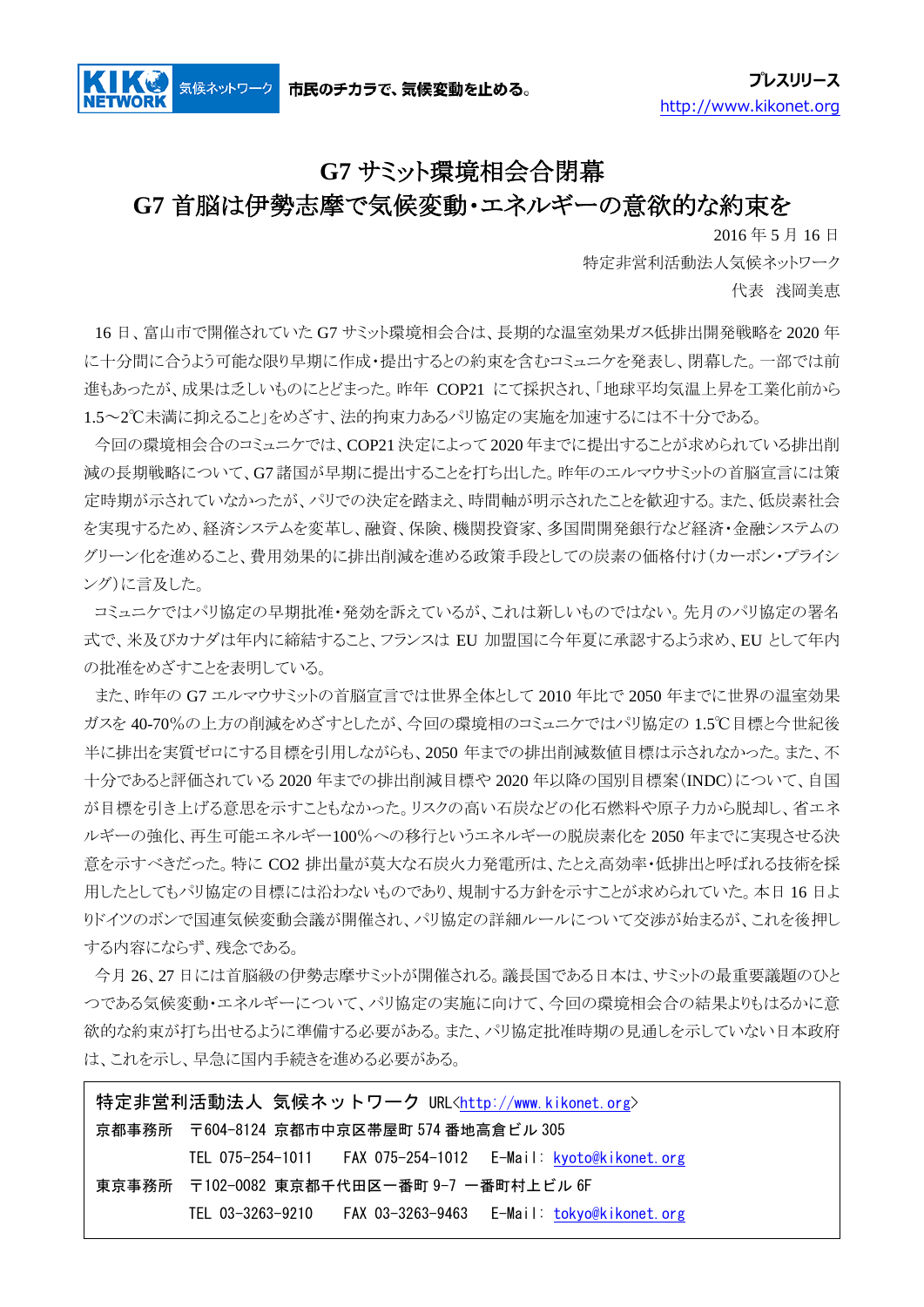

## **The closing of G7 Environment Ministers' Meeting: G7 leaders should declare ambitions commitments on climate change and energy at the Ise-Shima Summit**

May  $16^{th}$  2016 Kiko Network Mie Asaoka

The G7 Environment Ministers' Meeting that was held in Toyama city closed on the 16th after releasing the Communique, which included to develop and submit the long-term low GHG emission development strategies to tackle climate change as soon as possible and well within the schedule provided by the COP21 decision. Even though it was a step forward, the result was less than impressive. It is not enough to accelerate the implementation of the legally-binding Paris Agreement adopted last year during COP21 that aims to "limit the increase of global average temperature to 1.5~2 degrees Celsius above pre-industrial levels".

In the Environment Ministers' Toyama communique, the G7 countries decided to issue the long term strategies way before the 2020 deadline. There was no set date for the strategy formulation in the leaders' declaration at the G7 Elmau Summit last year and therefore we welcome that the time axis was displayed. Communique recognizes greening our economic and financial systems including banking, insurance, insurance, institutional investors, multilateral development banks and carbon pricing as a policy tool for cutting emissions cost-effectively.

Although the communique confirmed the importance of the early ratification and entry into force of the Paris Agreement, this is nothing new. During last month's Paris Agreement signing ceremony, the United States and Canada expressed its intent to join the Paris Agreement within this year, while France declared to urge other EU nations to support its ratification of the agreement this summer as EU aims to ratify it this year.

Moreover, last year's leaders' declaration at the Elmau Summit declared to commit to 40 to 70% reductions worldwide by 2050 compared to 2010, but there were no numerical targets specified in the Environment Ministers' Toyama Communique today. In addition, there were no raising of targets for the emissions reduction targets by 2020 and the post-2020 Intended Nationally Determined Contributions (INDCs) that are both perceived as insufficient. It should have presented its determination to free from fossil fuels such as high risk coal and nuclear energy, strengthen energy efficiency, and decarbonize the energy sector by moving towards 100 percent renewable energy. Especially coal-fired power plants that releases huge amounts of carbon dioxide, no matter how highly efficient the technology is, do not go together with the targets of the Paris Agreement and so policies to regulate was requested. It is unfortunate that the content does not support